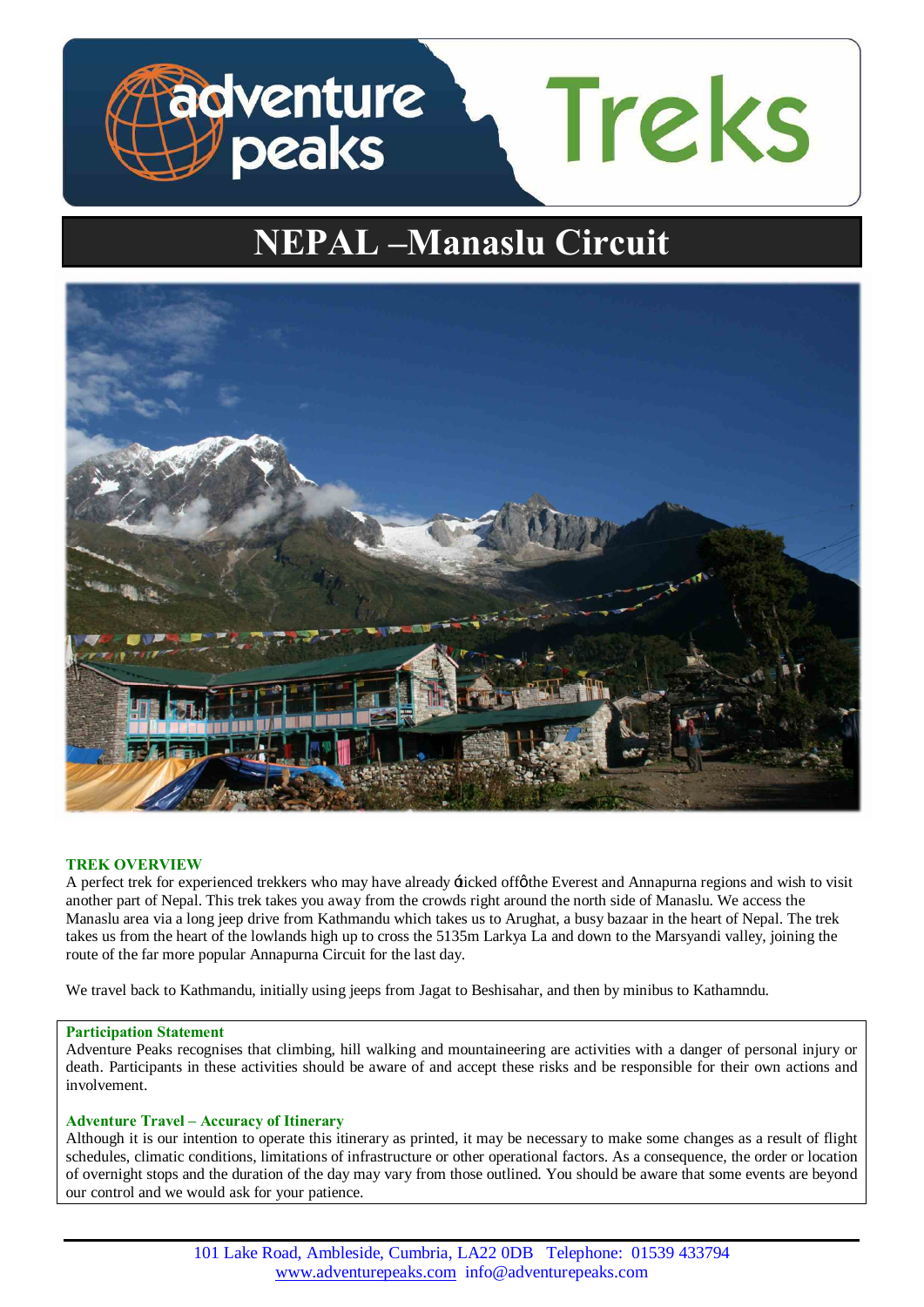### **PREVIOUS EXPERIENCE/FITNESS**

This is one of our longer treks and takes you well away from civilisation. However, if you are used to regular multi day hill walking you will have the right level of fitness to fully enjoy your time on this trek. Previous walking experience is recommended as it will help you get the most out of this trip. Most days involve 5 - 7 hours walking plus plenty of rest stops.



## **GROUP AND LEADERS**

A fully qualified UK leader will accompany all groups of six or more passengers. He/she will be assisted by an experienced Nepali leader. Smaller or private groups will be led by an English speaking Nepali guide. This trip is exclusive to Adventure Peaks.

### **WEATHER**

The weather should be pleasant during the day with cooler evenings and nights. Nepal is mostly dry from late September to May (the trekking season) and is coldest from December to February. This trek starts at a low altitude so you can expect the first few days to be quite hot. The higher you are the cooler it will be. In spring afternoon cloud tends to build up in the afternoon and can obscure the views. Walkers should realize however that weather in the high mountains is unpredictable and should be prepared for this

# **WHAT TO CARRY**

This trek is fully supported by a team of porters who will transport your main baggage. You will only need to carry a light daypack at the very most. A 35l rucksack is a useful size to comfortably fit in essential items such as water bottle, camera, wet-weather gear and extra layers etc.

## **CATERING ARRANGEMENTS**

In the morning you can enjoy an early hearty breakfast of cereal, porridge, eggs and toast so you are fuelled up and ready to leave the teahouse or camp whilst its still fairly cool. Lunch is usually in a teahouse by the side of the trail or a picnic if there are no suitable places to eat. On arriving at your overnight stop you will be ready for a well-earned cup of tea and biscuits - this leaves an hour or so to either rest or explore before a fine three course evening meal. For pure good, hearty energy giving food you cannot beat the Nepalese staple, Dal Bhat, but there will also be other Nepali and westernised food provided. There are plenty of opportunities to supplement your diet by buying snacks and drinks from the shops you pass along the way.

## **ACCOMMODATION**

In Kathmandu you will stay in a good hotel in rooms with private facilities. Twin, double or single rooms are available. On trek we either camp (larger groups) or utilise Nepalese trekking lodges (smaller groups) which are locally owned and run fairly basic establishments providing good food, accommodation with 3-4 beds arranged in dormitories. You will need a sleeping mat and sleeping bag.

## **LANGUAGE AND TIME**

**Language:** Nepali is the official language but English is the -commercial olanguage and is widely spoken.

**Time:** GMT+5hr45min (CET). No daylight saving time at present.

## **HEALTH**

All our UK leaders hold first aid certificates and carry a fully equipped first aid kit for medical emergencies. However you should bring your own supplies of plasters, blister prevention pads (Compeed), Paracetamol etc. and any medication you are taking. Contact your GP around eight weeks before your trip to check whether you need any vaccinations or other preventive measures. Country specific information and advice is published by the [National Travel Health Network and Centre](http://www.nathnac.org/ds/map_world.aspx), and useful information about healthcare abroad, including a countryby-country guide of reciprocal health care agreements with the UK, is available from [NHS Choices.](http://www.nhs.uk/NHSEngland/Healthcareabroad/countryguide/NonEEAcountries/Pages/Non-EEAcountries.aspx) Tap or stream water should never be drunk without first sterilizing with chlorine dioxide tablets or by boiling.



## **INSURANCE**

Insurance which covers mountain rescue, evacuation and medical expenses is **essential**. You should note there are no official mountain rescue services in Nepal and that any evacuation in the event of a serious medical emergency to the nearest hospital will be by land or military helicopter. We will require a copy of your insurance prior to departure. Please also ensure your insurance covers you for walking above 4000m (some will exclude this option).

#### **ALTITUDE**

If you are new to altitude you may have concerns about the effects. Dongt worry because our itineraries allow sufficient time to acclimatise, and altitude rarely causes anyone any problems on this trip. The best way to avoid

101 Lake Road, Ambleside, Cumbria, LA22 0DB Telephone: 01539 433794 www.adventurepeaks.com info@adventurepeaks.com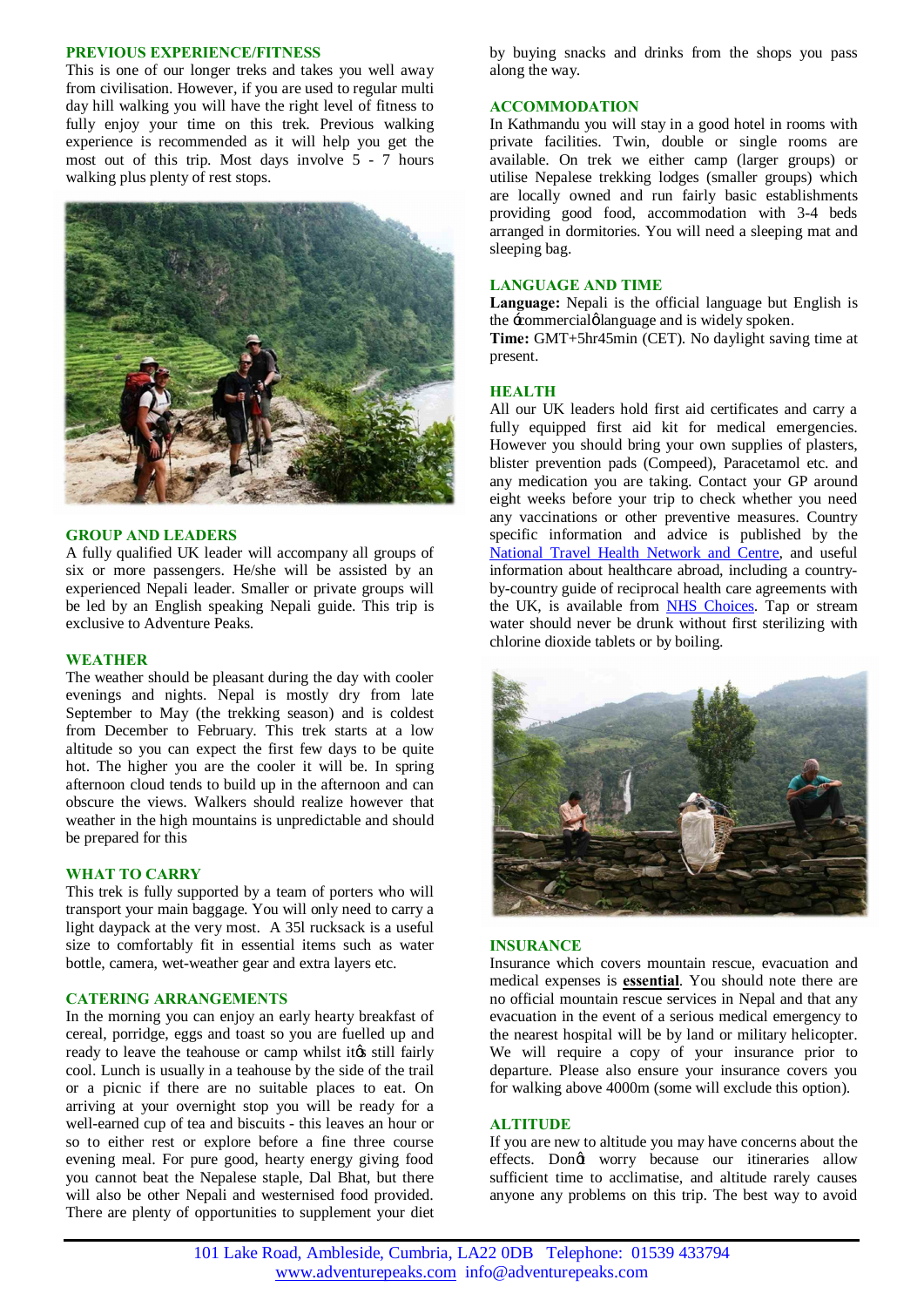such symptoms is to walk at a gentle steady pace and drink plenty of fluid.

# **USEFUL TIPS**

Just in case your main luggage goes missing en route, it is a good idea to wear your boots on the plane. Most other things can be replaced but comfortable, well worn-in boots cannot. Pack important items in strong plastic bags.

# **EQUIPMENT**

A detailed equipment list is provided on booking but normal winter walking equipment is all that is required, together with a three to four season sleeping bag which can be hired from us. For equipment purchases Adventure Peaks offers a 15% discount off the RRP from their shop in Ambleside or online.



# **BAGGAGE**

For your own comfort travel light. Normally airlines restrict baggage to 20kg and on trek the weight for porters should be kept to 15kg, (you will be wearing boots and one set of trekking clothes). Some items can be left at the hotel in Kathmandu for your return.

# **VISAS AND PERMITS**

UK citizens and most EU nationals can purchase Visas on arrival. You will need the payment of US\$40 ready in cash and two passport sized photographs. All other countries should check with their local embassy. Passports must be valid for at least six months after the end date of the trip.

# **LOCAL COSTS**

All accommodation and most meals are included; please see the itinerary page for full details. Additional costs would include any drinks or snacks outside of mealtimes, tips and personal spending. You would be responsible for any extra night $\alpha$  accommodation or costs (including fees for changes to international flights), due to you finishing the trip early or to unavoidable delays. All additional payments would need to be paid for whilst in Nepal (card payments accepted).

# **CURRENCY**

The currency in Nepal is the Rupee (NPR) but you cannot get rupees outside of Nepal - therefore take UK sterling or US\$ and exchange on arrival in Kathmandu. Dongt try and change money in the street in Nepal as it is illegal. ATMs and change bureaux are available in the arrivals hall at the airport and in Kathmandu. It is best to change all the money you need in Kathmandu.

# **TIPPING**

Tipping is an accepted part of life in Nepal. We generally tip our local staff as a whole. Please see the Nepal Background Sheet in your Welcome Pack for more information. Tipping at meals and in hotels is normal practice.



# **ADVENTURE PEAKS KITBAG**

All Adventure Peaks clients who reside in the UK will receive a **FREE** kitbag for any treks outside the UK. The bag will be posted to you approx. 3 weeks prior to your departure. If you have travelled with us before and already have an Adventure Peaks kitbag, or reside outside the UK, we will send an alternative gift.

# **FLIGHTS AND JOINING ARRANGEMENTS**

Within the published -With UK flight  $\phi$  price of your trip is an element we have allowed to cover the cost of flights, which is the difference between the  $\pm$  and Onlyg and the With UK flightsø prices. This element is for a changeable, economy ticket on flights between LONDON and the destination city, using an airline that, in our experience, offers the best combination of cost, routing, flexibility and baggage allowance. It is stated in good faith and is based on research and costs in previous years, but is subject to change. Clients who have booked a [flight inclusive](http://www.adventurepeaks.com/useful-info/flight-inclusive-or-exclusive)  [package](http://www.adventurepeaks.com/useful-info/flight-inclusive-or-exclusive) will be met on arrival and transferred to the first hotel. If you have booked your own flights you need to make your way to the rendezvous shown below. If your arrival time is close to the group flights, then we will be happy for you to share our transport.

# **The rendezvous for this trip is the HOTEL IN KATHMANDU in the early evening of Day 2.**

Return flights can be booked to depart anytime on Day 20, or later if you wish to extend your stay.

**PLEASE ENSURE YOU DO NOT PURCHASE YOUR INTERNATIONAL TRAVEL (FLIGHTS OR OTHER) UNTIL WE HAVE GUARANTEED YOUR TRIP IS RUNNING.**

## **EXTENSIONS**

- · **Everest Panoramic Flight** (from Kathmandu).
- · **Chitwan Safari** (+ 3 or 4 days)

· *FOR PRICES AND MORE DETAILS PLEASE SEE OUR WEBSITE OR CONTACT OUR OFFICE*